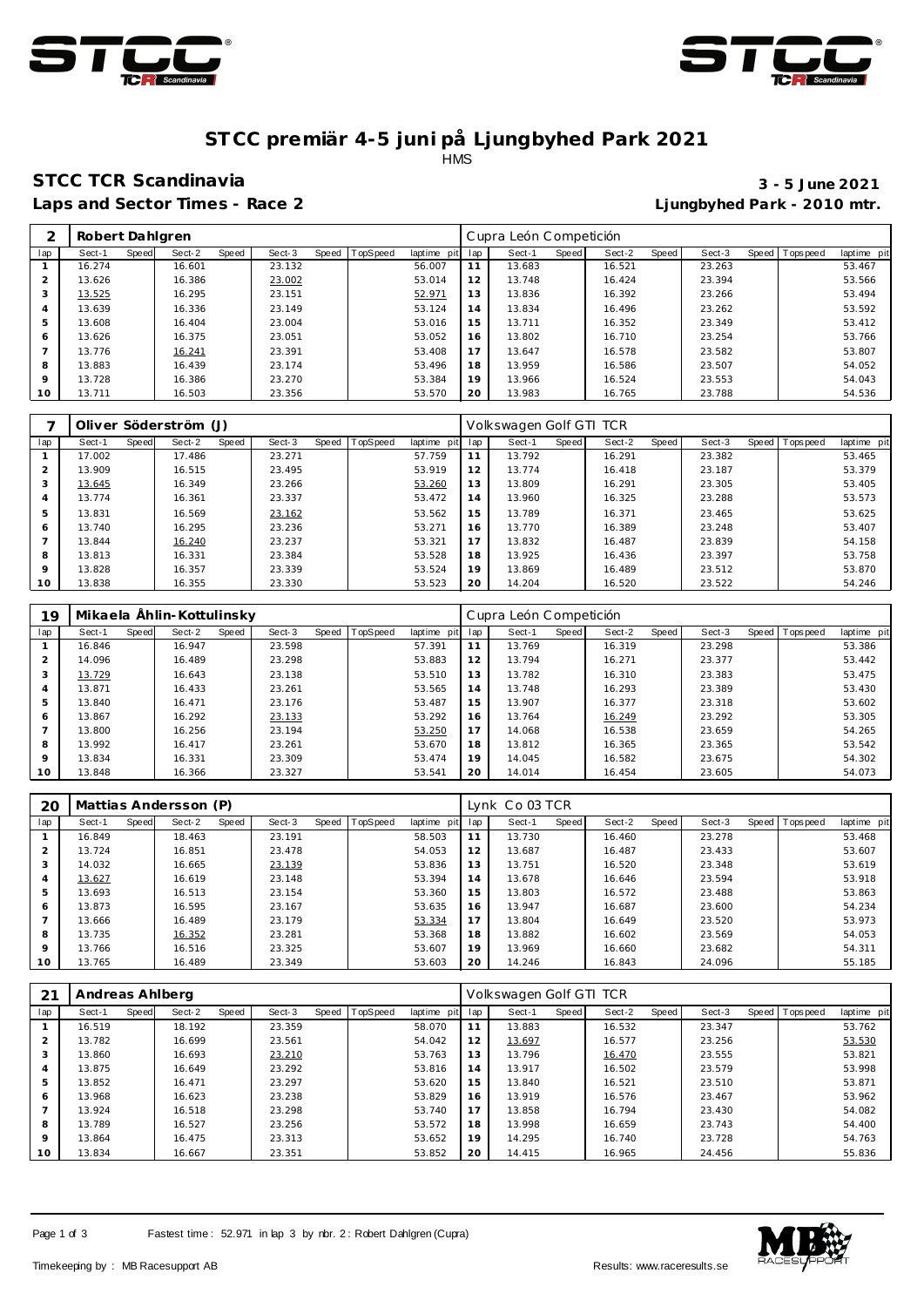



### **ST CC premiär 4-5 juni på Ljungbyhed Park 2021** HMS

## **STCC TCR Scandinavia 3 - 5 June 2021**

**Laps and Sector Times - Race 2 Ljungbyhed Park - 2010 mtr.**

| 22  |        |       | Albin Wärnelöv (P) |       |        |       |                 |             |      | Hvundai i30 N TC R |       |        |       |        |                 |             |
|-----|--------|-------|--------------------|-------|--------|-------|-----------------|-------------|------|--------------------|-------|--------|-------|--------|-----------------|-------------|
| lap | Sect-1 | Speed | Sect-2             | Speed | Sect-3 | Speed | <b>TopSpeed</b> | laptime pit | Ilap | Sect-1             | Speed | Sect-2 | Speed | Sect-3 | Speed Tops peed | laptime pit |
|     | 15.955 |       | 18.317             |       | 24.423 |       |                 | 58.695      |      | 13.890             |       | 16.583 |       | 23.649 |                 | 54.122      |
|     | 14.034 |       | 16.865             |       | 23.436 |       |                 | 54.335      |      | 13.948             |       | 16.439 |       | 23.988 |                 | 54.375      |
|     | 14.552 |       | 17.094             |       | 23.882 |       |                 | 55.528      |      | 13.962             |       | 16.684 |       | 24.368 |                 | 55.014      |
|     | 13.765 |       | 16.508             |       | 23.306 |       |                 | 53.579      |      | 14.357             |       | 17.092 |       | 23.546 |                 | 54.995      |
|     | 13.768 |       | 16.516             |       | 23.507 |       |                 | 53.79       |      | 14.099             |       | 16.606 |       | 23.555 |                 | 54.260      |

| 32      |        |       | Robin Knutsson (J) |       |        |       |                 |                |     | Volkswagen Golf GTI TCR |       |        |       |        |                |             |
|---------|--------|-------|--------------------|-------|--------|-------|-----------------|----------------|-----|-------------------------|-------|--------|-------|--------|----------------|-------------|
| lap     | Sect-1 | Speed | Sect-2             | Speed | Sect-3 | Speed | <b>TopSpeed</b> | laptime<br>pit | lap | Sect-1                  | Speed | Sect-2 | Speed | Sect-3 | Speed Topspeed | laptime pit |
|         | 16.815 |       | 18.819             |       | 23.848 |       |                 | 59.482         | 11  | 13.934                  |       | 16.563 |       | 23.533 |                | 54.030      |
|         | 13.971 |       | 16.779             |       | 23.657 |       |                 | 54.407         | 12  | 13.874                  |       | 16.678 |       | 23.534 |                | 54.086      |
|         | 13.881 |       | 16.533             |       | 23.230 |       |                 | 53.644         | 13  | 13.819                  |       | 16.552 |       | 23.399 |                | 53.770      |
|         | 14.665 |       | 16.601             |       | 23.302 |       |                 | 54.568         | 14  | 13.893                  |       | 16.645 |       | 23.553 |                | 54.091      |
|         | 14.366 |       | 16.664             |       | 23.278 |       |                 | 54.308         | 15  | 13.848                  |       | 16.524 |       | 23.343 |                | 53.715      |
| 6       | 14.487 |       | 16.631             |       | 23.323 |       |                 | 54.441         | 16  | 13.846                  |       | 16.561 |       | 23.432 |                | 53.839      |
|         | 14.142 |       | 16.540             |       | 23.387 |       |                 | 54.069         | 17  | 13.879                  |       | 16.643 |       | 23.538 |                | 54.060      |
| 8       | 14.909 |       | 16.524             |       | 24.117 |       |                 | 55.550         | 18  | 13.876                  |       | 16.588 |       | 23.605 |                | 54.069      |
| $\circ$ | 13.968 |       | 16.589             |       | 23.454 |       |                 | 54.011         | 19  | 14.286                  |       | 16.693 |       | 23.601 |                | 54.580      |
| 10      | 13.899 |       | 16.598             |       | 23.374 |       |                 | 53.871         | 20  | 14.060                  |       | 16.997 |       | 24.382 |                | 55.439      |

| 33      |        |       | Rasmus Hedberg (JP) |       |        |         |                 |             |     | Cupra TCR |       |        |       |        |                  |             |
|---------|--------|-------|---------------------|-------|--------|---------|-----------------|-------------|-----|-----------|-------|--------|-------|--------|------------------|-------------|
| lap     | Sect-1 | Speed | Sect-2              | Speed | Sect-3 | Speed T | <b>TopSpeed</b> | laptime pit | lap | Sect-1    | Speed | Sect-2 | Speed | Sect-3 | Speed   Topspeed | laptime pit |
|         | 15.930 |       | 18.429              |       | 24.228 |         |                 | 58.587      |     | 14.109    |       | 16.884 |       | 23.640 |                  | 54.633      |
|         | 14.073 |       | 16.686              |       | 23.721 |         |                 | 54.480      | 12  | 14.086    |       | 16.932 |       | 23.607 |                  | 54.625      |
|         | 14.547 |       | 17.221              |       | 24.507 |         |                 | 56.275      | 13  | 13.979    |       | 16.845 |       | 23.762 |                  | 54.586      |
| 4       | 14.098 |       | 16.802              |       | 23.457 |         |                 | 54.357      | 14  | 14.095    |       | 16.823 |       | 23.694 |                  | 54.612      |
|         | 14.029 |       | 16.800              |       | 23.482 |         |                 | 54.311      | 15  | 14.172    |       | 16.882 |       | 23.976 |                  | 55.030      |
| 6       | 14.059 |       | 16.766              |       | 23.517 |         |                 | 54.342      | 16  | 14.038    |       | 16.769 |       | 23.874 |                  | 54.681      |
|         | 14.038 |       | 16.911              |       | 23.476 |         |                 | 54.425      | 17  | 14.177    |       | 17.228 |       | 24.186 |                  | 55.591      |
| 8       | 13.924 |       | 16.739              |       | 23.624 |         |                 | 54.287      | 18  | 14.298    |       | 17.154 |       | 23.876 |                  | 55.328      |
| $\circ$ | 14.034 |       | 17.025              |       | 23.655 |         |                 | 54.714      | 19  | 14.270    |       | 16.978 |       | 24.081 |                  | 55.329      |
| 10      | 14.220 |       | 16.857              |       | 23.702 |         |                 | 54.779      | 20  | 14.238    |       | 17.045 |       | 23.928 |                  | 55.211      |

| 48             | Mikael Karlsson |       |        |       |        |       |                 |             |     | Volkswagen Golf GTI TCR |       |        |       |        |       |          |             |
|----------------|-----------------|-------|--------|-------|--------|-------|-----------------|-------------|-----|-------------------------|-------|--------|-------|--------|-------|----------|-------------|
| lap            | Sect-1          | Speed | Sect-2 | Speed | Sect-3 | Speed | <b>TopSpeed</b> | laptime pit | lap | Sect-1                  | Speed | Sect-2 | Speed | Sect-3 | Speed | Topspeed | laptime pit |
|                | 16.704          |       | 17.919 |       | 23.267 |       |                 | 57.890      |     | 13.772                  |       | 16.274 |       | 23.336 |       |          | 53.382      |
| $\overline{2}$ | 13.774          |       | 16.493 |       | 23.787 |       |                 | 54.054      | 12  | 13.708                  |       | 16.595 |       | 23.440 |       |          | 53.743      |
| 3              | 13.747          |       | 16.236 |       | 23.111 |       |                 | 53.094      | 13  | 13.762                  |       | 16.579 |       | 23.373 |       |          | 53.714      |
| 4              | 13.883          |       | 16.337 |       | 23.201 |       |                 | 53.421      | 14  | 13.805                  |       | 16.540 |       | 23.501 |       |          | 53.846      |
| 5              | 13.880          |       | 16.315 |       | 23.346 |       |                 | 53.541      | 15  | 13.942                  |       | 16.577 |       | 23.384 |       |          | 53.903      |
| 6              | 13.749          |       | 16.415 |       | 23.206 |       |                 | 53.370      | 16  | 13.949                  |       | 16.612 |       | 23.490 |       |          | 54.051      |
|                | 13.748          |       | 16.316 |       | 23.358 |       |                 | 53.422      | 17  | 13.867                  |       | 16.643 |       | 23.552 |       |          | 54.062      |
| 8              | 13.710          |       | 16.357 |       | 23.402 |       |                 | 53.469      | 18  | 13.877                  |       | 16.626 |       | 23.693 |       |          | 54.196      |
| $\circ$        | 13.877          |       | 16.418 |       | 23.264 |       |                 | 53.559      | 19  | 14.038                  |       | 16.576 |       | 23.715 |       |          | 54.329      |
| 10             | 13.813          |       | 16.359 |       | 23.534 |       |                 | 53.706      | 20  | 14.233                  |       | 16.914 |       | 23.723 |       |          | 54.870      |

| 51      | Hannes Morin (J) |       |        |       |        |       |          |             |     | Audi RS 3 LMS |       |        |       |        |         |           |             |
|---------|------------------|-------|--------|-------|--------|-------|----------|-------------|-----|---------------|-------|--------|-------|--------|---------|-----------|-------------|
| lap     | Sect-1           | Speed | Sect-2 | Speed | Sect-3 | Speed | TopSpeed | laptime pit | lap | Sect-1        | Speed | Sect-2 | Speed | Sect-3 | Speed I | Tops peed | laptime pit |
|         | 16.634           |       | 17.033 |       | 23.532 |       |          | 57.199      |     | 13.754        |       | 16.315 |       | 23.415 |         |           | 53.484      |
|         | 14.029           |       | 16.495 |       | 24.799 |       |          | 55.323      | 12  | 13.641        |       | 16.378 |       | 23.406 |         |           | 53.425      |
| 3       | 13.856           |       | 16.594 |       | 23.187 |       |          | 53.637      | 13  | 13.823        |       | 16.544 |       | 23.361 |         |           | 53.728      |
|         | 13.689           |       | 16.519 |       | 23.195 |       |          | 53.403      | 14  | 13.737        |       | 17.537 |       | 23.570 |         |           | 54.844      |
| 5       | 13.781           |       | 16.402 |       | 23.292 |       |          | 53.475      | 15  | 13.802        |       | 16.787 |       | 23.386 |         |           | 53.975      |
| 6       | 13.884           |       | 16.355 |       | 23.214 |       |          | 53.453      | 16  | 13.822        |       | 16.639 |       | 23.670 |         |           | 54.131      |
|         | 13.681           |       | 16.330 |       | 23.285 |       |          | 53.296      | 17  | 13.951        |       | 16.565 |       | 23.433 |         |           | 53.949      |
| 8       | 13.900           |       | 16.301 |       | 23.260 |       |          | 53.461      | 18  | 14.013        |       | 16.688 |       | 23.583 |         |           | 54.284      |
| $\circ$ | 13.802           |       | 16.412 |       | 23.347 |       |          | 53.561      | 19  | 14.109        |       | 16.656 |       | 23.500 |         |           | 54.265      |
| 10      | 13.769           |       | 16.434 |       | 23.320 |       |          | 53.523      | 20  | 14.028        |       | 16.848 |       | 24.010 |         |           | 54.886      |

| 69  | Hugo Nerman (J) |       |        |       |        |                |             |     | Volkswagen Golf GTI TCR |       |        |       |        |                |             |
|-----|-----------------|-------|--------|-------|--------|----------------|-------------|-----|-------------------------|-------|--------|-------|--------|----------------|-------------|
| lap | Sect-1          | Speed | Sect-2 | Speed | Sect-3 | Speed TopSpeed | laptime pit | lap | Sect-1                  | Speed | Sect-2 | Speed | Sect-3 | Speed Topspeed | laptime pit |
|     | 16.563          |       | 18.238 |       | 23.503 |                | 58.304      |     | 14.041                  |       | 16.500 |       | 23.290 |                | 53.831      |
|     | 14.088          |       | 16.625 |       | 23.436 |                | 54.149      | 12  | 13.801                  |       | 16.824 |       | 23.420 |                | 54.045      |
|     | 13.689          |       | 16.391 |       | 23.020 |                | 53.100      | 13  | 13.692                  |       | 16.301 |       | 23.245 |                | 53.238      |
|     | 13.858          |       | 16.613 |       | 23.323 |                | 53.794      | 14  | 14.131                  |       | 16.541 |       | 23.503 |                | 54.175      |
|     | 13.861          |       | 16.451 |       | 23.285 |                | 53.597      | 15  | 13.858                  |       | 16.547 |       | 23.735 |                | 54.140      |